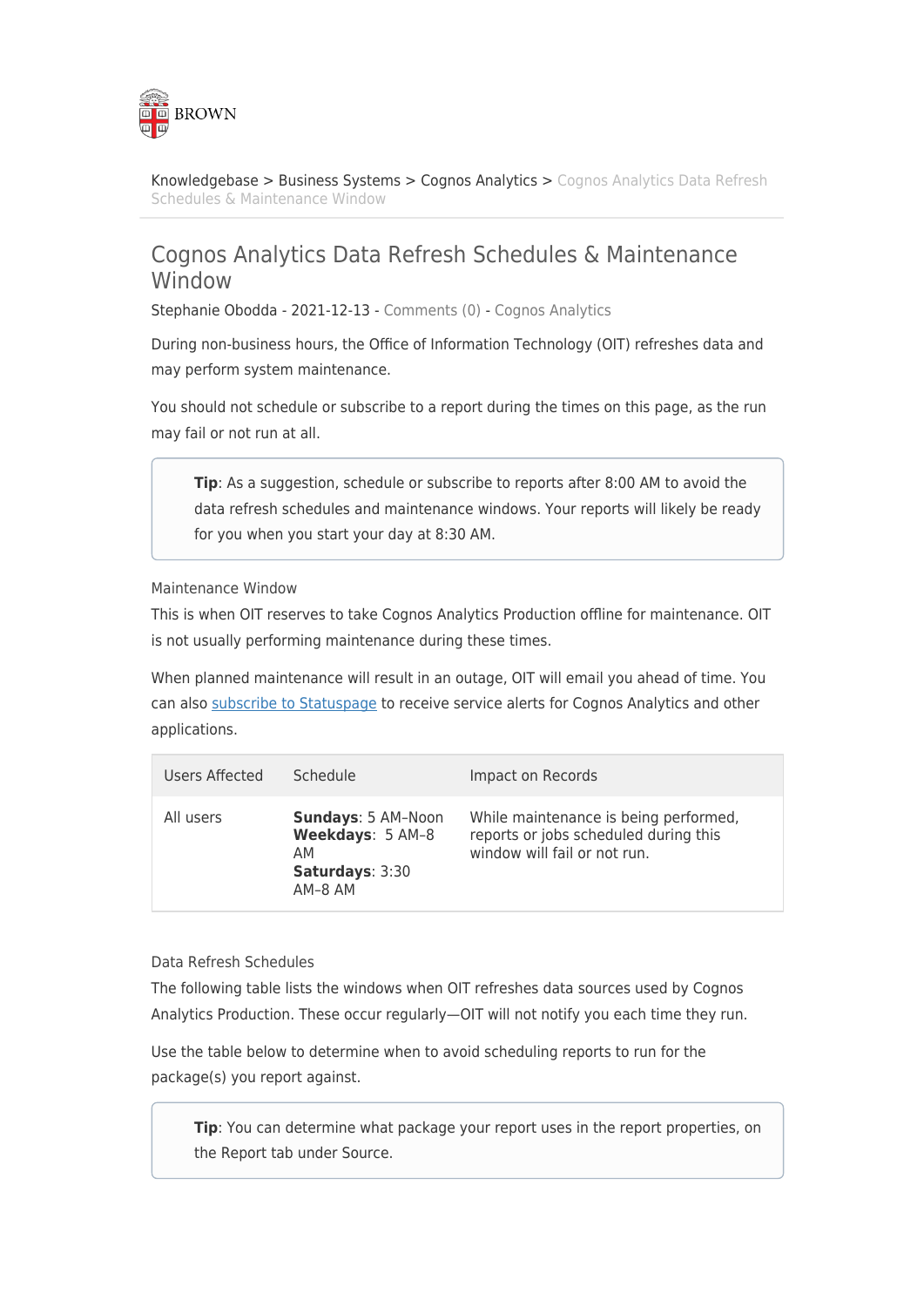| <b>Window</b>                  | <b>Affected users</b><br>and reporting<br>packages                                                                                                         | <b>Schedule</b>                                          | <b>Run</b><br>time<br>(approx) | <b>During this</b><br>window,<br>schedules and<br>subscriptions<br>will                                                                                                                                             |
|--------------------------------|------------------------------------------------------------------------------------------------------------------------------------------------------------|----------------------------------------------------------|--------------------------------|---------------------------------------------------------------------------------------------------------------------------------------------------------------------------------------------------------------------|
| Event<br>Scheduling*           | Users:<br>•25Live<br>reporting users<br>• Academic<br>Technology                                                                                           | 4:30 AM (except<br>Saturdays)<br>3:00 AM on<br>Saturdays | 1 min                          | run, but data<br>may be<br>inaccurate or<br>incomplete                                                                                                                                                              |
|                                | Reports users<br>Packages:<br>• Academic<br>Technology<br>services<br>• Event<br>Scheduling*                                                               |                                                          |                                | * <b>Note: This</b><br>includes ODS<br>data items in<br>certain query<br>subjects. Reports<br>with these data<br>items are<br>affected by the<br>ODS (Banner)<br>Refresh and ODS<br>(Banner) Load<br>windows below. |
| C-CURE<br>transactions<br>load | <b>Users: Brown</b><br>Card Entrance<br>Activity folder<br>users<br>Package: C-<br><b>CURE</b><br>Transactions                                             | 2nd day of the<br>month at 2:00 AM                       | 5 min                          | run, but data<br>may be<br>inaccurate or<br>incomplete                                                                                                                                                              |
| Coeus Load                     | <b>Users: Coeus</b><br>reporting users<br>Packages:<br>•Conflict of<br>Interest<br>$\cdot$ IRB<br>$\cdot$ IACUC<br>• Lab Animals<br>·Sponsored<br>Projects | Monday-Friday:<br>11:00<br>PM-midnight                   | $60$ min                       | be terminated or<br>not run                                                                                                                                                                                         |
| Info Ed<br>Security ETL        | <b>Users: InfoEd</b><br>Security<br><b>Reports Users</b><br>Package:<br>InfoEd Security                                                                    | 3:00 AM daily                                            | 6<br>minutes                   |                                                                                                                                                                                                                     |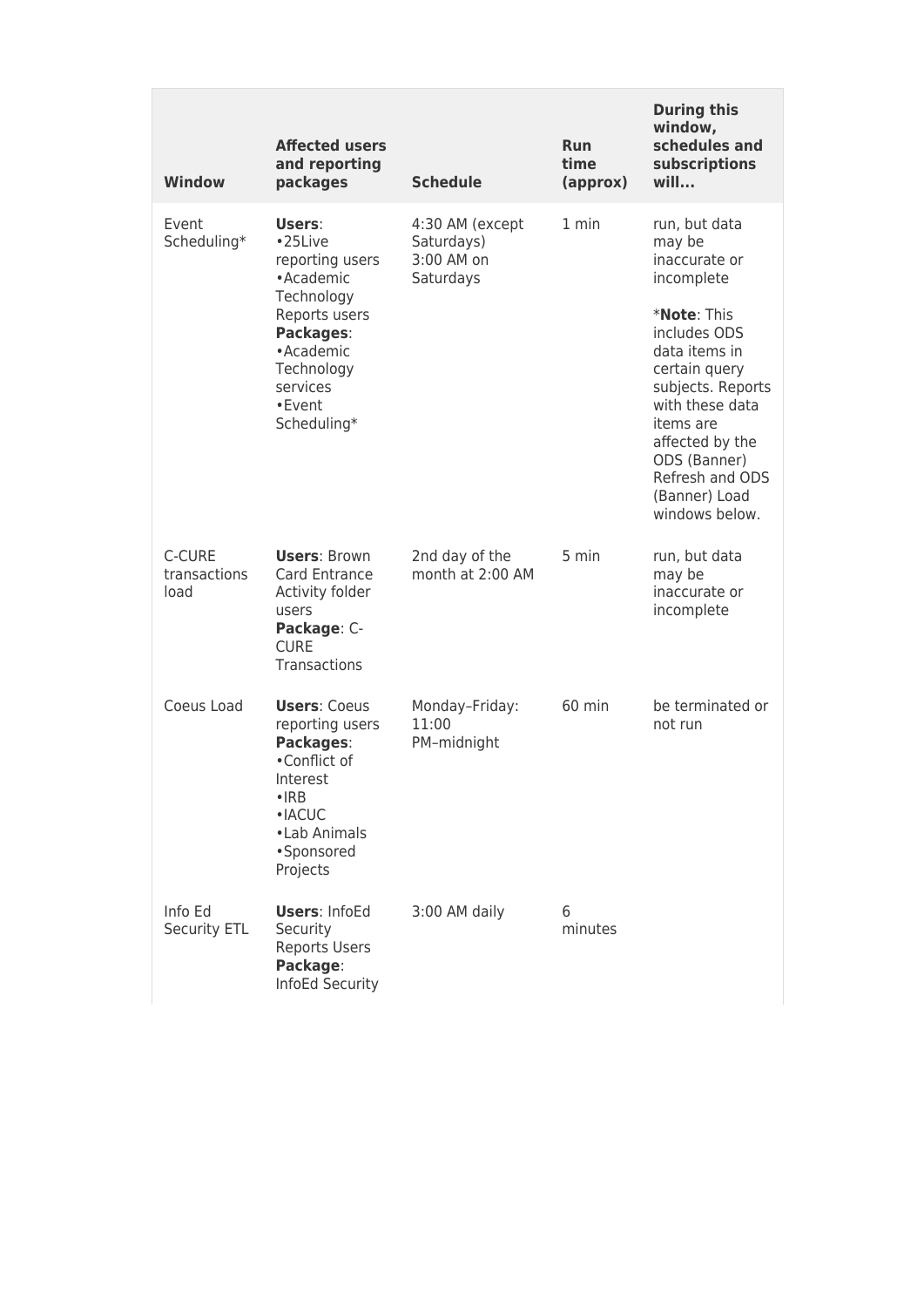| <b>ODS</b><br>(Banner)<br>Refresh* | Users:<br>•Banner<br>reporting users<br>• Academic<br>Technology<br>Reports users<br>Packages:<br>• Academic<br>Technology<br>services<br>• Accounts<br>Receivable*<br>•Admission*                                                                                                                                                                                                                                                     | Sunday-Friday at<br>11:00 PM  | 3.5 hrs | be terminated or<br>not run                                                                                                                                                                                                                                                                                                              |
|------------------------------------|----------------------------------------------------------------------------------------------------------------------------------------------------------------------------------------------------------------------------------------------------------------------------------------------------------------------------------------------------------------------------------------------------------------------------------------|-------------------------------|---------|------------------------------------------------------------------------------------------------------------------------------------------------------------------------------------------------------------------------------------------------------------------------------------------------------------------------------------------|
| <b>ODS</b><br>(Banner)<br>$Load*$  | •Continuing<br>Education*<br>•Course<br>Evaluation<br>•Course<br>Proposal<br>•Course<br>Proposal<br>(Departmental)<br>• Event<br>Scheduling<br>(only certain<br>query subjects<br>include ODS<br>data)<br>• Faculty<br>• Faculty<br>Appointments<br>(course offering<br>data)<br>• Financial Aid*<br>•GSIM<br>•GSIM Post<br>2015<br>•Recruitment<br>• Registration<br>Override<br>Requests*<br>•Student*<br>•Student<br>(Departmental) | Saturday at 5:00<br>РM        | 9 hours | be terminated or<br>not run<br>*NOTE:<br>Packages with<br>an asterisk also<br>contain Banner<br>real-time data,<br>which is<br>refreshed every<br>30 minutes (:15<br>and:45 minutes<br>past the hour).<br>This does not<br>adversely affect<br>scheduled<br>reports and can<br>be ignored when<br>you specify a<br>schedule run<br>time. |
| Person<br>Information<br>load      | <b>Users: Brown</b><br>Card Entrance<br>Activity folder<br>users<br>Package: C-<br><b>CURE</b><br>Transactions                                                                                                                                                                                                                                                                                                                         | Monday-Saturday<br>at 3:30 AM | 3 min   | run, but data<br>may be<br>inaccurate or<br>incomplete                                                                                                                                                                                                                                                                                   |